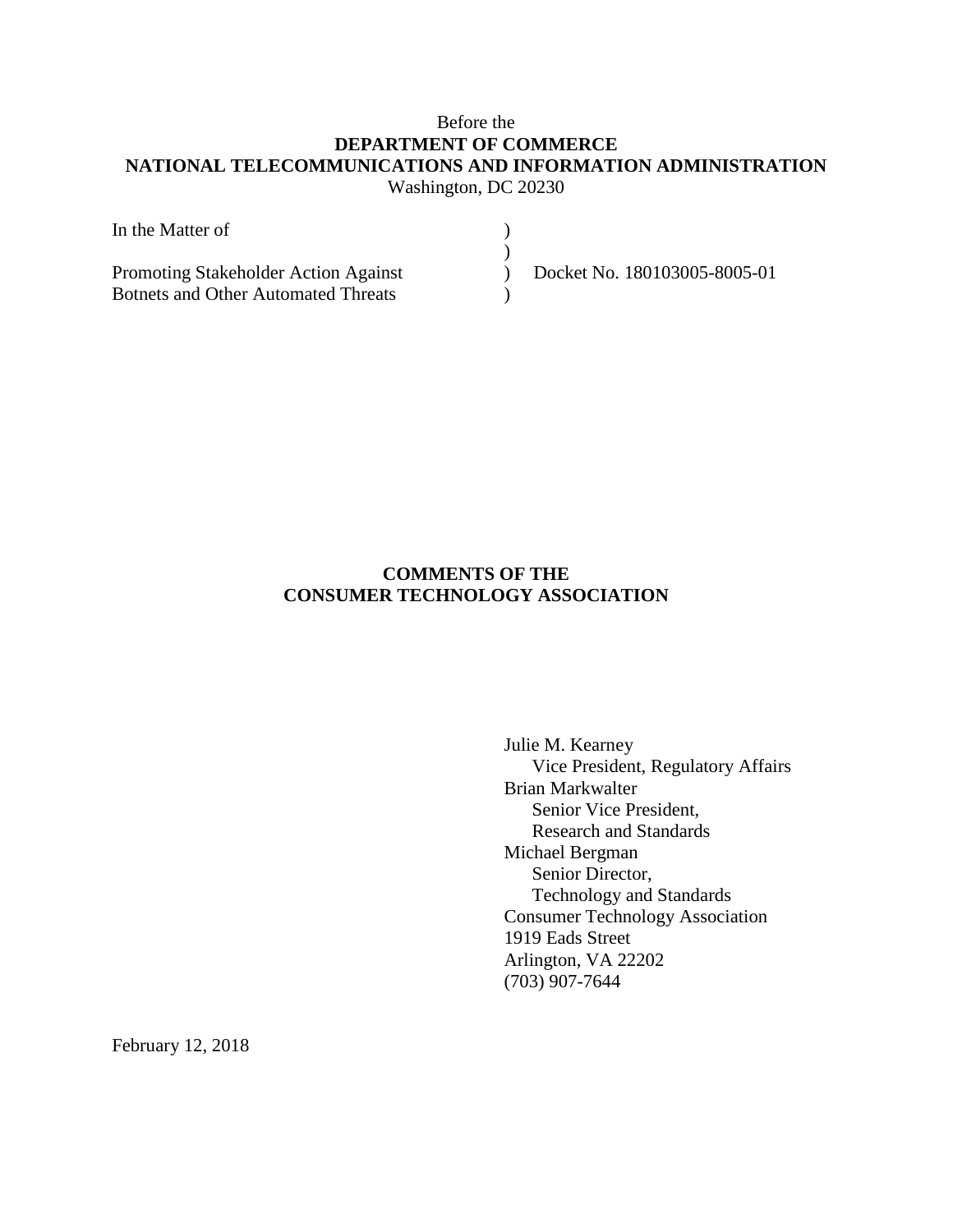# **TABLE OF CONTENTS**

|                 | I. GOVERNMENT SHOULD CONTINUE BUILDING CYBERSECURITY POLICY |  |
|-----------------|-------------------------------------------------------------|--|
| $\mathbf{II}$ . | INDUSTRY ADVANCES IN THE MARKET FOR CYBERSECURITY ARE       |  |
| III.            | INCREASED SECURITY AWARENESS IS A VALID GOAL THAT REQUIRES  |  |
|                 |                                                             |  |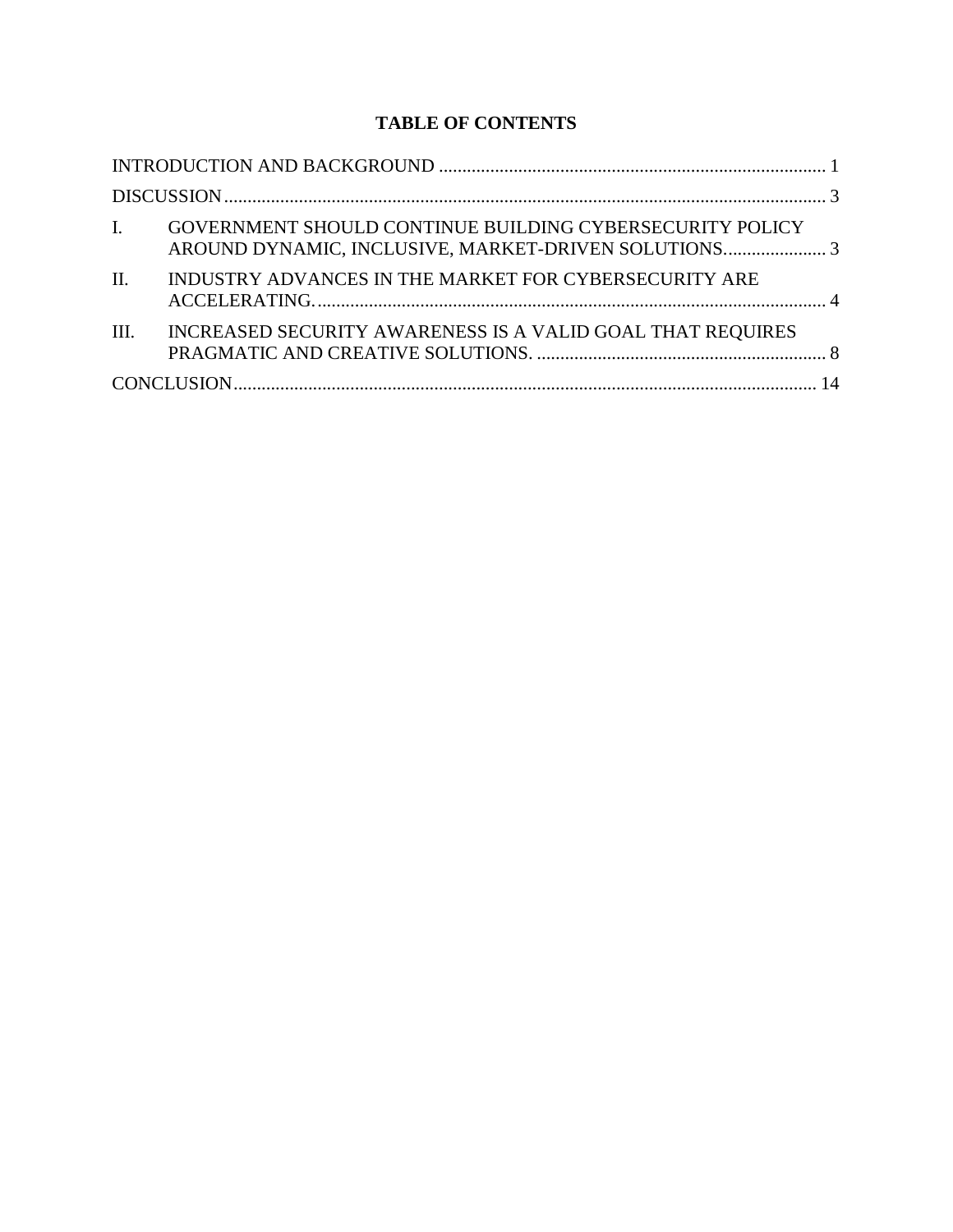## Before the **DEPARTMENT OF COMMERCE NATIONAL TELECOMMUNICATIONS AND INFORMATION ADMINISTRATION** Washington, DC 20230

| In the Matter of                           |                              |
|--------------------------------------------|------------------------------|
|                                            |                              |
| Promoting Stakeholder Action Against       | Docket No. 180103005-8005-01 |
| <b>Botnets and Other Automated Threats</b> |                              |

### **COMMENTS OF THE CONSUMER TECHNOLOGY ASSOCIATION**

The Consumer Technology Association (" $CTA$ ")<sup>[1](#page-2-1)</sup> welcomes this opportunity to comment

on the draft report on enhancing resilience against botnets and other automated distributed

threats, prepared by the Departments of Commerce and Homeland Security and released on

<span id="page-2-0"></span>January 5, [2](#page-2-2)018.<sup>2</sup>

# **INTRODUCTION AND BACKGROUND**

In its filing responding to the initial request for comments on this matter, CTA

recommended that government work to advance four guiding principles:

• (i) cybersecurity is best ensured through market-driven solutions that reflect private sector leadership and innovation and that work globally;

<span id="page-2-1"></span><sup>&</sup>lt;sup>1</sup> The Consumer Technology Association ("CTA")<sup>™</sup> is the trade association representing the \$351 billion U.S. consumer technology industry, which supports more than 15 million U.S. jobs. More than 2,200 companies – 80 percent are small businesses and startups; others are among the world's best known brands – enjoy the benefits of CTA membership including policy advocacy, market research, technical education, industry promotion, standards development and the fostering of business and strategic relationships. CTA also owns and produces  $CES^{\circledast}$  – the world's gathering place for all who thrive on the business of consumer technologies. Profits from CES are reinvested into CTA's industry services

<span id="page-2-2"></span><sup>2</sup> *A Report to the President on Enhancing the Resilience of the Internet and Communications Ecosystem Against Botnets and Other Automated, Distributed Threats*, Transmitted by the Secretary of Commerce and the Secretary of Homeland Security, Jan. 5, 2018 ("Draft Botnet Report"); *see also* Department of Commerce, National Telecommunications and Information Administration, *Promoting Stakeholder Action Against Botnets and Other Automated Threats*, Request for Public Comment, 83 Fed. Reg. 1342 (Jan. 11, 2018) ("RFC").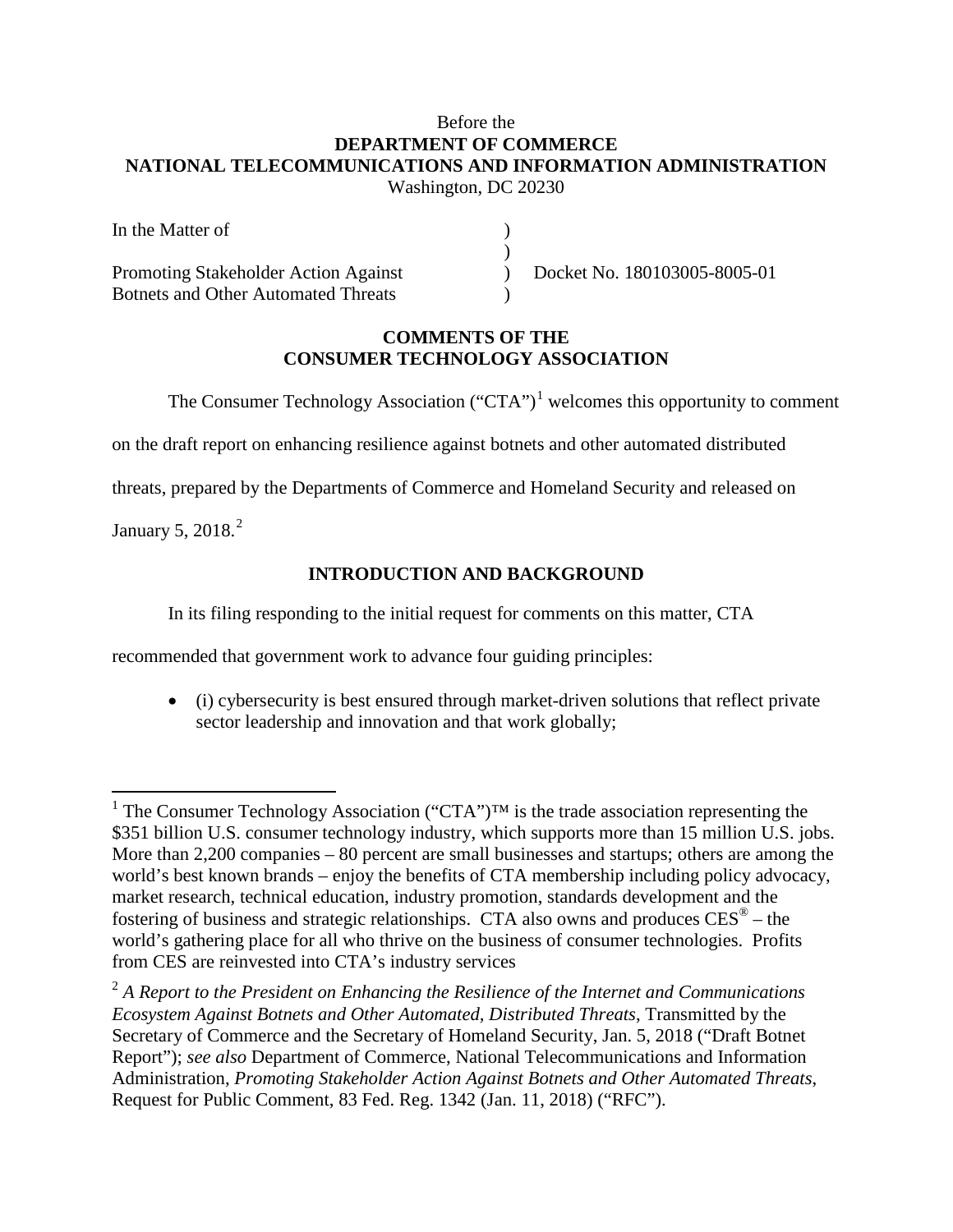- (ii) cybersecurity is best ensured through dynamic, flexible approaches that are as nimble and adaptive as cyber threats, as opposed to static checklist compliance;
- (iii) cybersecurity is a shared responsibility among all players in the internet/communications ecosystem, and government should avoid facile solutions that rely on one or two particular components; and
- (iv) true cybersecurity will require mutually beneficial teamwork among governments, companies, and consumers with a real, active partnership that takes action against bad actors and elevates the contributions of private sector good actors.<sup>[3](#page-3-0)</sup>

As CTA explained, these principles underlie the stakeholder-driven processes and industry-led solutions on which government has relied thus far to address cybersecurity challenges. CTA thus is pleased to see these same concepts reflected in the Draft Botnet Report, and in particular, in its six principal themes, which should be retained for the final report.<sup>[4](#page-3-1)</sup>

The market innovations on display at CES<sup>®</sup> 2018, which CTA concluded just last month, underscored the continuing relevance and importance of these themes. CES is the global stage for innovation; it has been a proving ground for innovators and breakthrough technologies for more than fifty years. As it does each year, CES showcased the dynamic nature of technology today and the consumer benefits that are possible when companies innovate freely – as was demonstrated by the proliferation of smart, connected devices that were on display. More particularly, CES reinforced both the dynamism in the market for security innovations for those devices and platforms and the wide and diverse nature of the security ecosystem as a whole. It also provided further corroboration for CTA's previous observation that industry is already on the front lines of the nation's defense against malicious cyber threats.<sup>[5](#page-3-2)</sup> These aspects of the ecosystem are critical premises for further approaches to cybersecurity.

<span id="page-3-0"></span> <sup>3</sup> Comments of the Consumer Technology Association, Docket No. 170602536-7536-01, at 5 (filed July 28, 2017) ("CTA July Comments").

<span id="page-3-1"></span><sup>4</sup> Draft Botnet Report at 3.

<span id="page-3-2"></span><sup>5</sup> CTA July Comments at 4-5; *see also infra* (citing examples).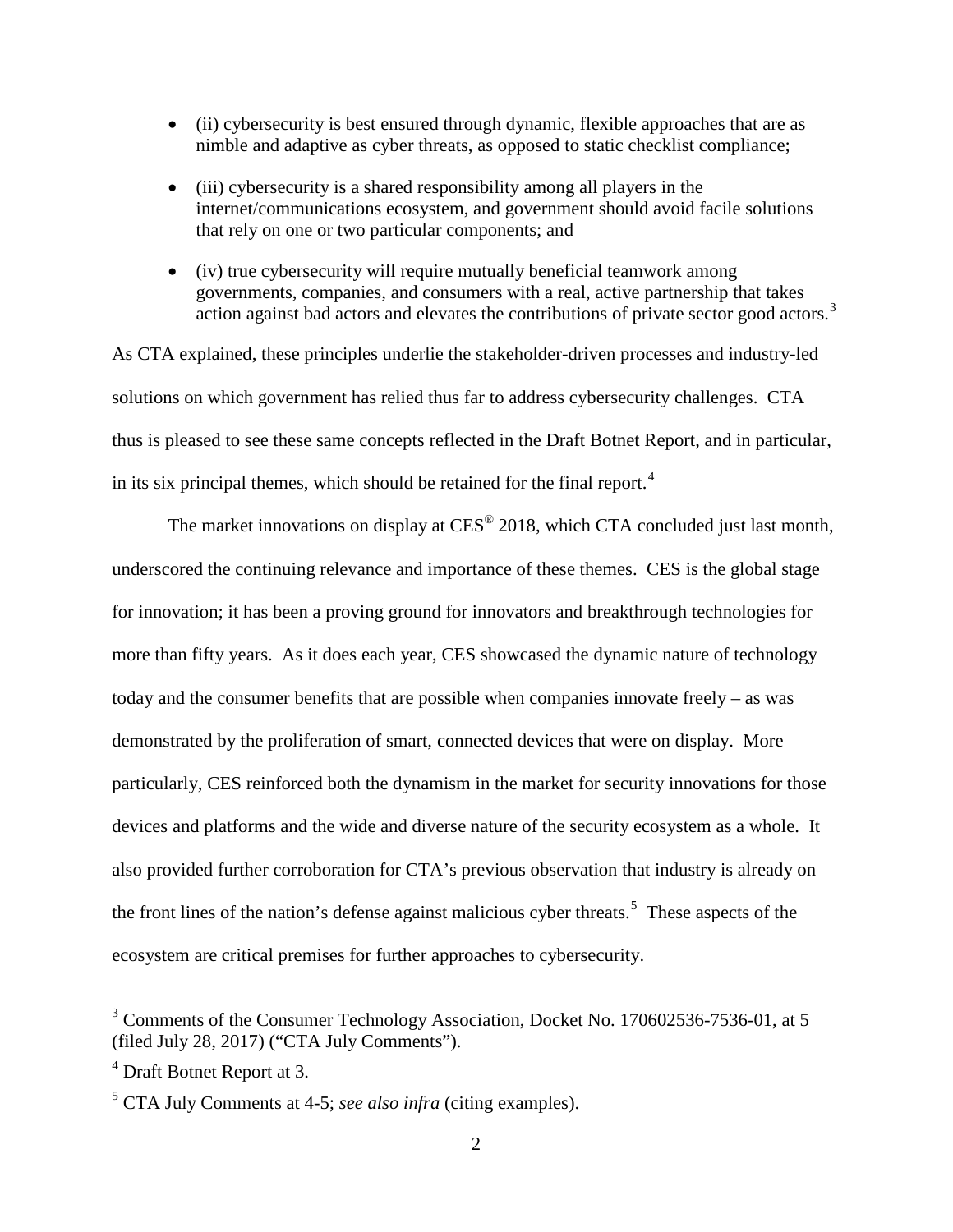#### **DISCUSSION**

<span id="page-4-0"></span>With the very recent experience of CES 2018 in mind, CTA offers three specific reactions to the Draft Botnet Report. The first of these reflects a recurring theme so fundamental to this matter that it bears repeating again – the continuing importance of inclusive processes that facilitate leadership by the private sector in place of top-down prescriptive regimes (Section I). Beyond that foundational principle, CTA provides additional reactions that highlight the *supply side* (Section II) and the *demand side* (Section III) of the market for security.

### <span id="page-4-1"></span>**I. GOVERNMENT SHOULD CONTINUE BUILDING CYBERSECURITY POLICY AROUND DYNAMIC, INCLUSIVE, MARKET-DRIVEN SOLUTIONS.**

The Draft Botnet Report accurately observes that the policy domain is intertwined with the technical domains, encompassing public-private partnerships (including information-sharing arrangements), voluntary attestation or certification processes, standards and guidelines developed in multistakeholder fora, procurement policies (especially within the federal government), regulatory and legislative actions at the federal and/or state levels, and multi- and bi-lateral coordination/agreements to institutionalize international coordination and collaboration. [6](#page-4-2) The intersection of these domains underscores the value of multistakeholder processes in addressing cybersecurity challenges.

CTA commends NTIA, NIST, and the Department of Homeland Security ("DHS") for their reliance on such broad-based, inclusive processes that emphasized the private sector's role and leveraged the value brought by industry's expertise and operational experience. This holds not just for the Draft Botnet Report, but also the agencies' approaches to cybersecurity challenges more generally – including the various multistakeholder processes conducted by NTIA, NIST's partnership with industry under its Cybersecurity for IoT Program to develop

<span id="page-4-2"></span> <sup>6</sup> Draft Botnet Report at 9.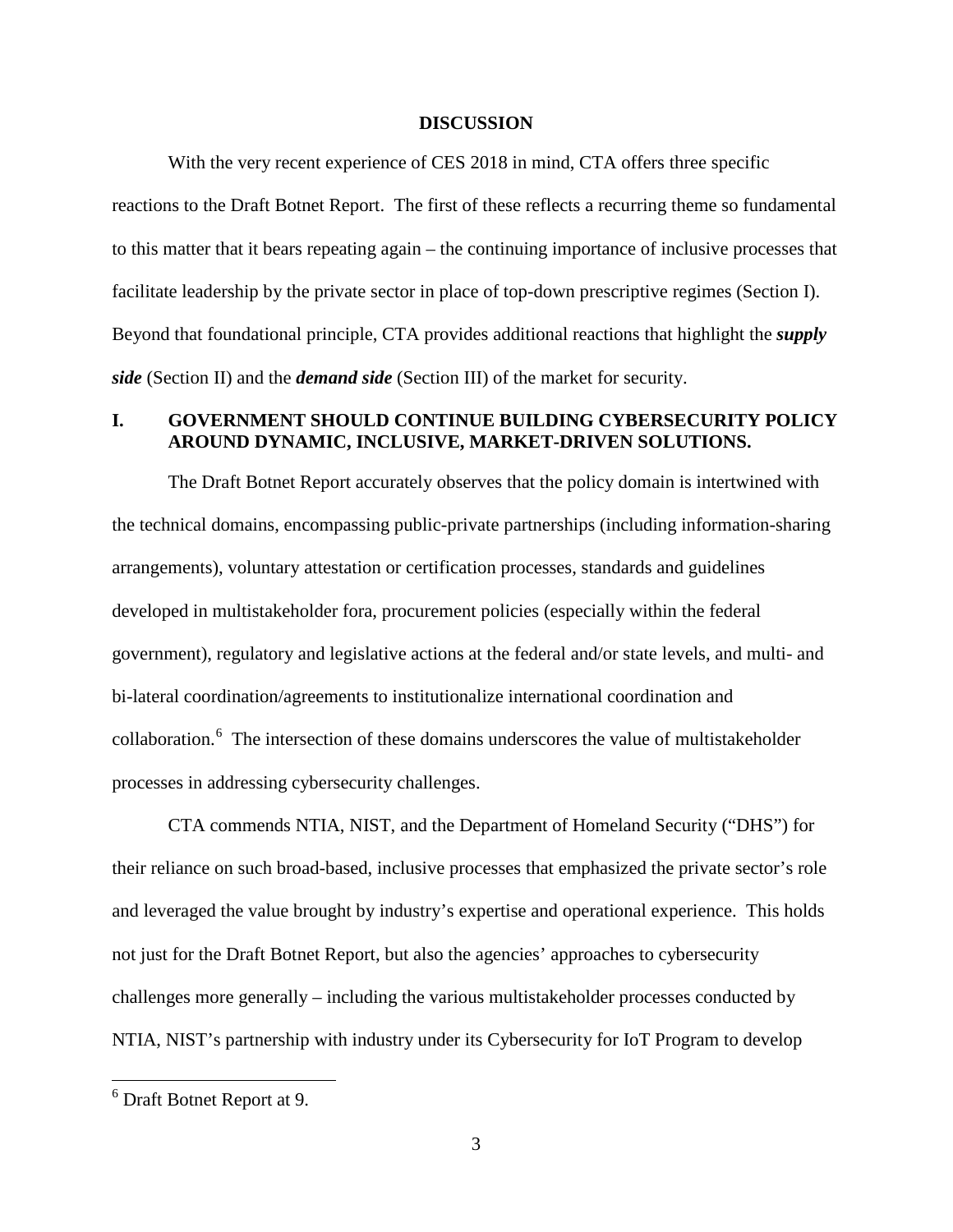guidance on IoT security for federal agencies,<sup>[7](#page-5-1)</sup> and the processes governing the National Security Telecommunications Advisory Committee ("NSTAC") as well as the IT and Communications Sector Coordinating Councils. We applaud DHS for focusing its efforts in this process on gaining the private sector expertise that came from expediting the NSTAC Report to the President on Internet and Communications Resilience. All of these agencies should continue to promote this dynamic model – including in subsequent activities that the final report to the President will recommend in May.

The Draft Botnet Report notes a potential role for regulatory and legislative actions, such as regulation related to procurement and "careful" enforcement action.<sup>[8](#page-5-2)</sup> CTA continues to urge caution with respect to regulatory approaches generally, as they usually tend toward static, prescriptive compliance regimes that inhibit security innovation over time.<sup>[9](#page-5-3)</sup> The final report should emphasize that such regulatory solutions are not only rarely effective, but are in fact usually counter-productive to the goal of security, and that government should instead focus on continuing to promote dynamic market-driven solutions.

### <span id="page-5-0"></span>**II. INDUSTRY ADVANCES IN THE MARKET FOR CYBERSECURITY ARE ACCELERATING.**

The Draft Botnet Report takes a promising, but still somewhat dour, view of existing security tools, stating that such tools are available in the marketplace but noting that they are not widely used for a variety of reasons – an observation that is encapsulated by the report's second

<span id="page-5-1"></span><sup>&</sup>lt;sup>7</sup> NIST Cybersecurity for IoT Program, [https://www.nist.gov/programs-projects/nist](https://www.nist.gov/programs-projects/nist-cybersecurity-iot-program)[cybersecurity-iot-program.](https://www.nist.gov/programs-projects/nist-cybersecurity-iot-program)

<span id="page-5-2"></span><sup>8</sup> *See, e.g.*, Draft Botnet Report at 9, 22, 34; Action 2.3.

<span id="page-5-3"></span><sup>9</sup> CTA July Comments at 13-14; *see generally* Gary Shapiro, *How the Heavy Hand of Government Stifles the On Demand Economy*, TechDirt (Aug. 25, 2015), [https://www.techdirt.com/articles/20150824/11370432049/how-heavy-hand-government-stifles](https://www.techdirt.com/articles/20150824/11370432049/how-heavy-hand-government-stifles-demand-economy.shtml)[demand-economy.shtml.](https://www.techdirt.com/articles/20150824/11370432049/how-heavy-hand-government-stifles-demand-economy.shtml)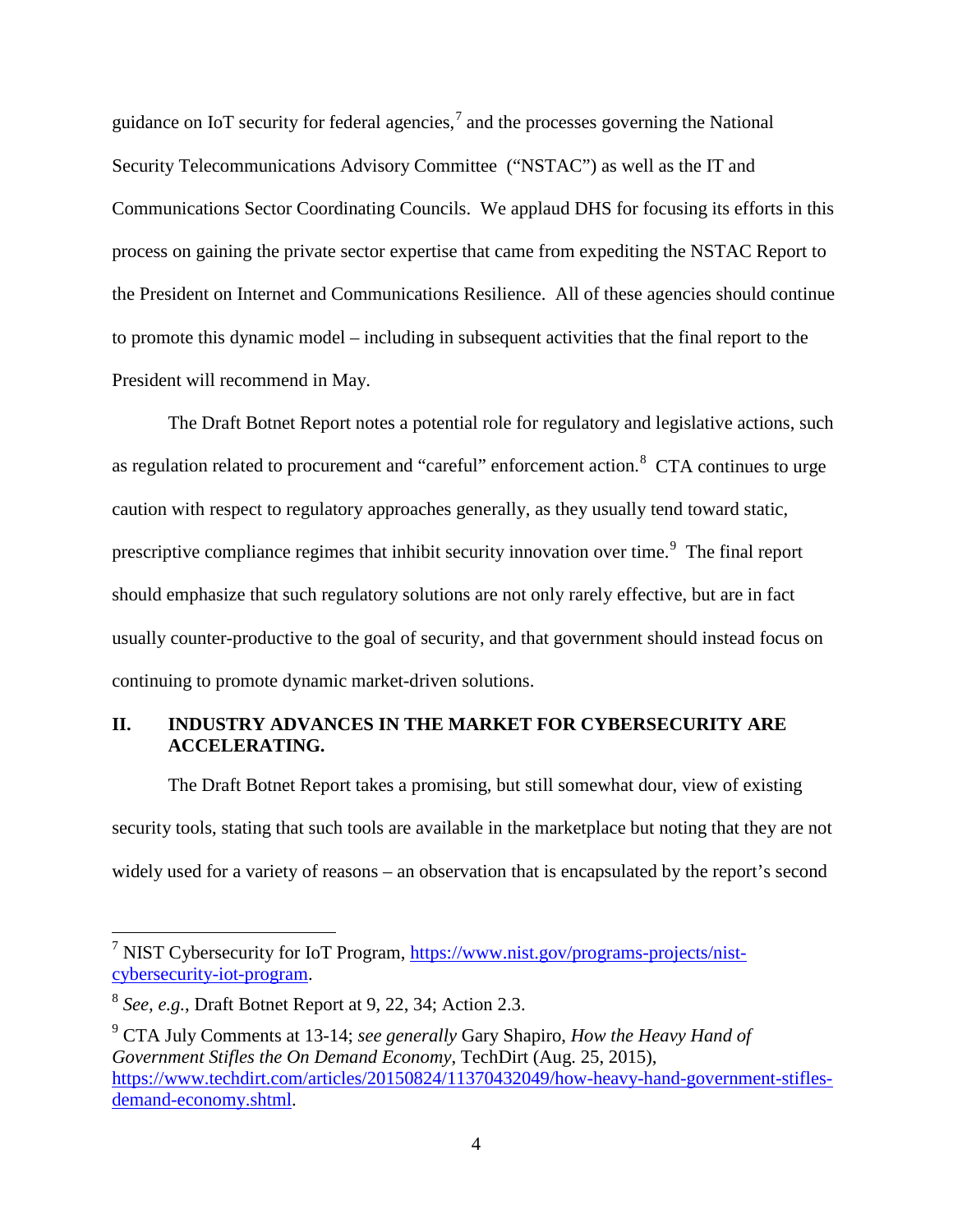theme.[10](#page-6-0) Promoting awareness and demand for security tools that are developing in the market should be an important, and indeed central, focus of policy activity going forward (as also discussed *infra* Section III). To that end, policy efforts should recognize, and be oriented around promoting, the vitality and positive trajectory of marketplace activity in this space. Indeed, there are major opportunities for advancements, and it is crucial to preserve and further develop the environment that is yielding these possibilities.

In this respect, the Draft Botnet Report's emphasis on enterprises is important and should be retained in the final report,  $\frac{11}{1}$  $\frac{11}{1}$  $\frac{11}{1}$  as this segment of the marketplace is a focus of much industry activity. Again, as the draft notes, products and services for enhancing security are available now that were not possible even a few years ago, particularly at the gateway level. One such example is network management tools and devices ("NMDs"), a category of devices that act in a smart gateway fashion. NMDs come in a variety of flavors and forms. Most are hardware with software built in, but some can be software embedded in hardware or software only. Almost all, however, do some sort of blocking and limiting of access to certain websites, portals and VPNs that are risky for users. They also allow filtering of access to the Internet via scheduling, IP addresses, and mac addresses. Finally, some allow parental control support, allowing complete control of what devices connect to what internet sites and when.

Security innovation for consumers also is exploding. Again, CES 2018 provided ample illustration. For instance, Samsung announced at CES that they are incorporating their defensegrade KNOX security technologies into Smart TVs and appliances in addition to mobile

<span id="page-6-0"></span> <sup>10</sup> Draft Botnet Report at 3 ("Effective tools exist, but are not widely used."); *see also, e.g.*, *id.* at 16 (observing that "current best practices are fairly effective, if imperfect, and result in devices that are reasonably secure upon delivery" but that these practices "are implemented inconsistently").

<span id="page-6-1"></span><sup>&</sup>lt;sup>11</sup> *See, e.g., id.* at 12-14 (defining "enterprises" as "medium and large businesses, government agencies, and academic institutions").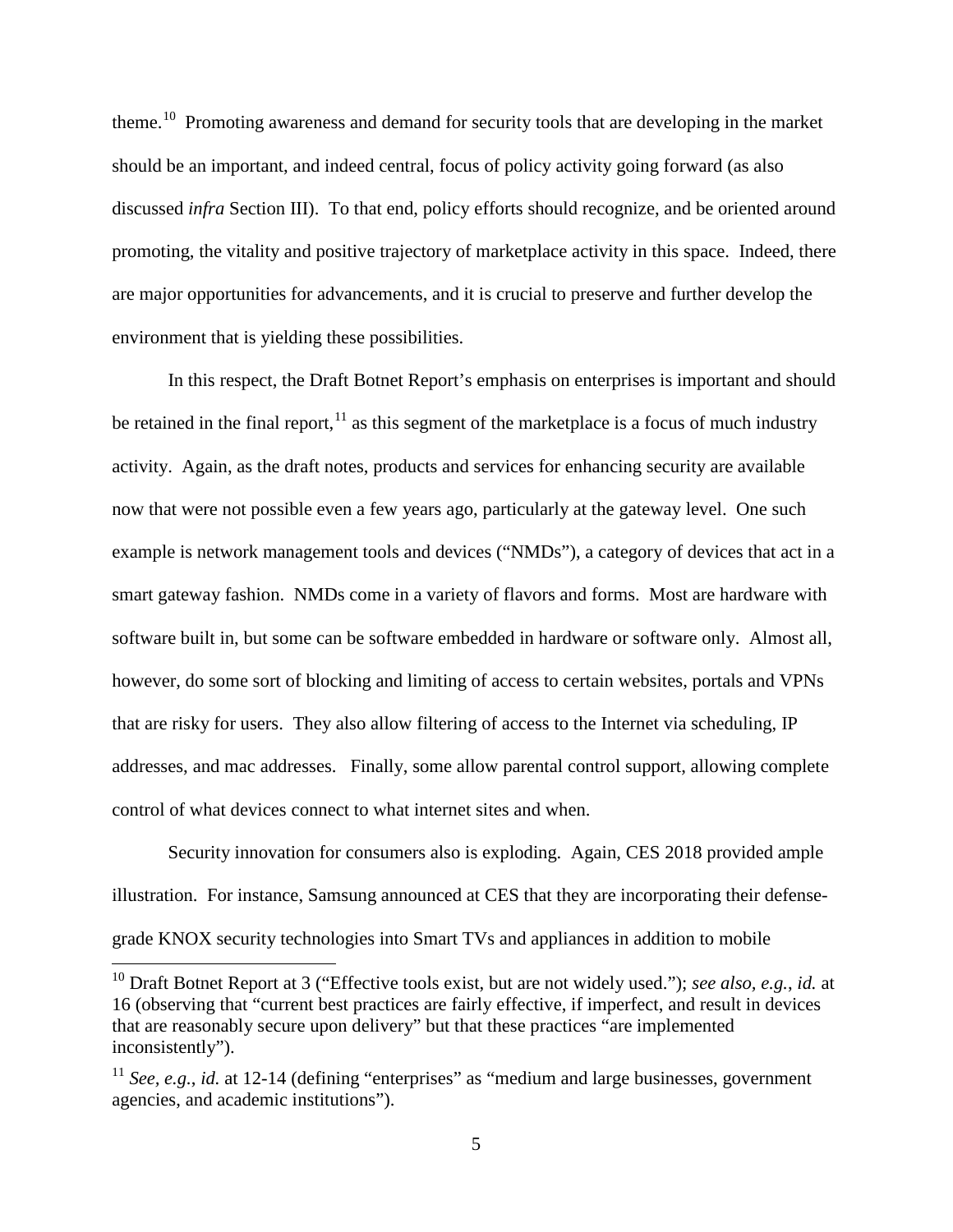devices.[12](#page-7-0) Cujo used CES as a platform for announcing its "Platform for Network Operators," which consists of device intelligence, network security, and advanced parental controls.<sup>[13](#page-7-1)</sup> Bitdefender demonstrated its Bitdefender BOX 2, which simply plugs into a home router to protect homes from online threats.<sup>[14](#page-7-2)</sup> CES also showcased a new generation of routers with advanced security features.<sup>[15](#page-7-3)</sup>

Meanwhile, as CTA described in its original comments and elsewhere, industry also is on

the front lines of the nation's defense against malicious cyber actors with offerings to consumers

and small businesses.<sup>16</sup> Chip makers are offering secured system-on-a-chip components for IoT

devices,<sup>[17](#page-7-5)</sup> platform services are offered to provide end-to-end security and management of IoT

<span id="page-7-0"></span> <sup>12</sup> News Release, *Samsung Delivers Vision for Open and Intelligent IoT Experiences to Simplify Everyday Life*, Jan. 8, 2018, [https://news.samsung.com/us/samsung-vision-iot-experiences](https://news.samsung.com/us/samsung-vision-iot-experiences-ces2018-press-conference/)[ces2018-press-conference/.](https://news.samsung.com/us/samsung-vision-iot-experiences-ces2018-press-conference/)

<span id="page-7-1"></span><sup>13</sup> *CUJO AI at CES: two great achievements to celebrate*, Jan. 12, 2018, [https://www.getcujo.com/blog/ces-2018/;](https://www.getcujo.com/blog/ces-2018/) Alistair Charlton, *Best of CES 2018*, Jan. 10, 2018, <https://www.gearbrain.com/best-products-of-ces-2018-2524144794.html> ("Cujo's updated security platform is aimed at protecting every device you own from being hacked … We like how Cujo is talking with internet service providers to deeply integrate its protection products into customer's homes.").

<span id="page-7-2"></span><sup>14</sup> *See, e.g.*, Bitdefender: Latest News, *Bitdefender to Showcase Evolution of Smart Home Security at CES 2018*, Dec. 14, 2017, [https://www.bitdefender.com/news/bitdefender-to](https://www.bitdefender.com/news/bitdefender-to-showcase-evolution-of-smart-home-security-at-ces-2018-3405.html)[showcase-evolution-of-smart-home-security-at-ces-2018-3405.html.](https://www.bitdefender.com/news/bitdefender-to-showcase-evolution-of-smart-home-security-at-ces-2018-3405.html)

<span id="page-7-3"></span><sup>15</sup> *See, e.g.*, Tercius Bufete, *In 2018, Wifi Routers Learn New Tricks*, Consumer Reports, Jan. 10, 2018, [https://www.consumerreports.org/wireless-routers/what-to-expect-from-routers-in-](https://www.consumerreports.org/wireless-routers/what-to-expect-from-routers-in-2018/?loginMethod=auto)[2018/?loginMethod=auto](https://www.consumerreports.org/wireless-routers/what-to-expect-from-routers-in-2018/?loginMethod=auto) ("A small number of routers with security software built in have been introduced in recent years, including the Norton Core that was launched at CES in 2017. But in 2018 the trend is accelerating as more companies introduce routers that incorporate the kind of anti-malware tools we're used to running on our computers.").

<span id="page-7-4"></span><sup>&</sup>lt;sup>16</sup> CTA July Comments at 4-5.

<span id="page-7-5"></span> $17$  ARM's TrustZone standard is widely used by ARM licensees to provide security-hardened solutions [\(http://www.arm.com/products/processors/technologies/trustzone/index.php\)](http://www.arm.com/products/processors/technologies/trustzone/index.php). Additional examples include the AMD Platform Security Processor (PSP) category of products, *see* Caroline Hayes, *Deeper Dive – IoT Security*, Chip Design Magazine, June 30, 2014, <http://chipdesignmag.com/sld/blog/2014/06/30/deeper-dive-iot-security/> (interview with AMD's Steve Kester), and many Freescale ARM-based products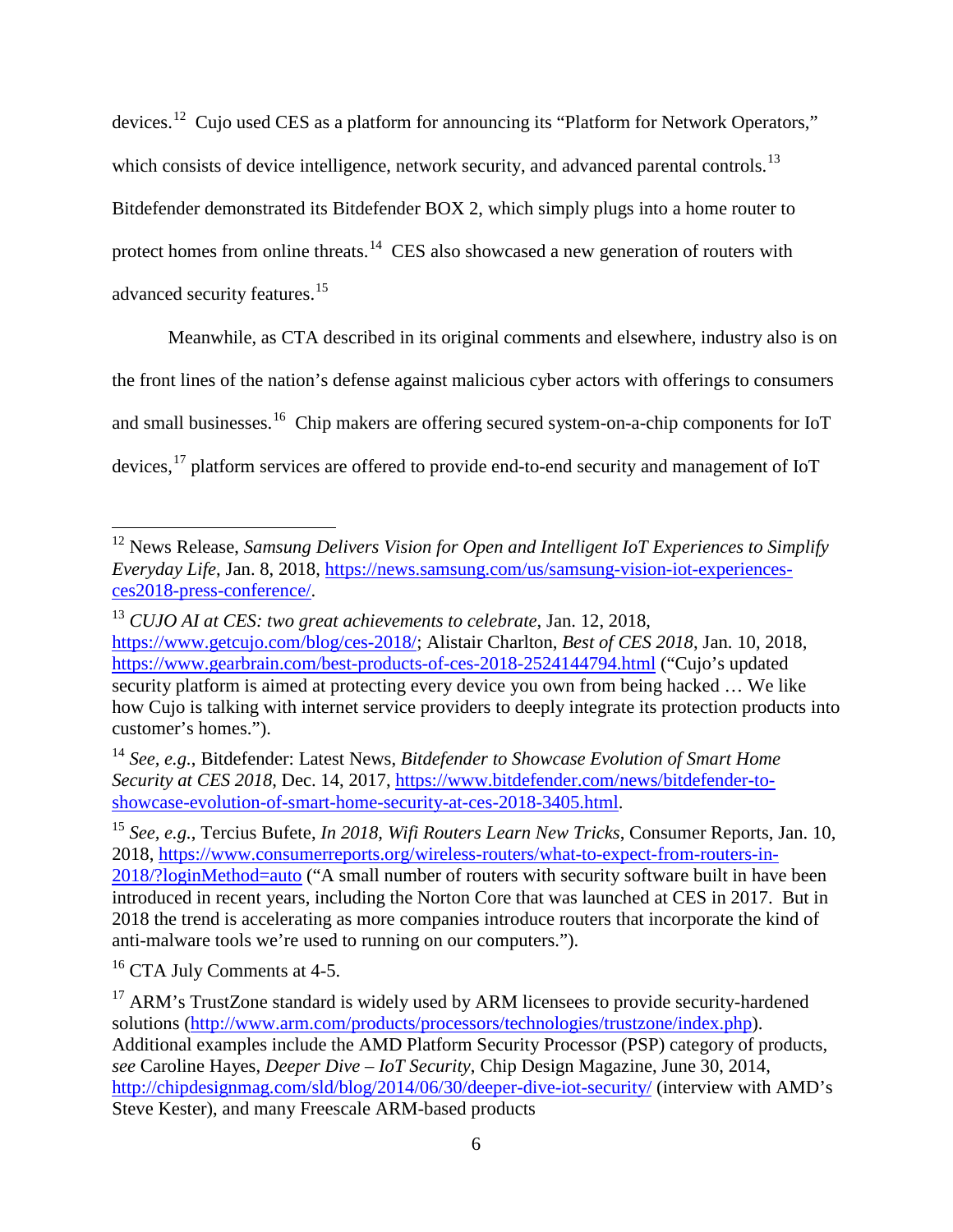devices,[18](#page-8-0) and many other segments are responding in similar fashion. For example, Samsung is promoting security of the broader IoT marketplace by offering its ARTIK platform as well as the opportunity for third-party devices to connect to the Samsung SmartThings Cloud if they meet certain baseline security requirements.<sup>[19](#page-8-1)</sup>

A standard for "Manufacturer Usage Description" (or "MUD") that Cisco and other companies are promoting is premised on giving a device a secure means to say what it should be allowed to do on the network, so that the gateway and ISP can recognize when the device starts acting out-of-character (*e.g.*, when it becomes part of a botnet).<sup>[20](#page-8-2)</sup> The idea is that the device is given a secure means to say what it should be allowed to do on the network, so that the gateway and ISP can recognize when the device starts acting out-of-character (*e.g.*, when it becomes part

[\(http://www.freescale.com/about/technology-programs/security-technology/trusted-systems](http://www.freescale.com/about/technology-programs/security-technology/trusted-systems-technology:NETWORK_SECURITY_INT_SEC)[technology:NETWORK\\_SECURITY\\_INT\\_SEC\)](http://www.freescale.com/about/technology-programs/security-technology/trusted-systems-technology:NETWORK_SECURITY_INT_SEC). Intel's TrustLite security framework provides hardware to protect software on low-cost embedded devices

 $\overline{a}$ 

<span id="page-8-0"></span><sup>18</sup> Intel has the Intel IoT Platform [\(https://www.intel.com/content/www/us/en/internet-of](https://www.intel.com/content/www/us/en/internet-of-things/iot-platform.html)[things/iot-platform.html\)](https://www.intel.com/content/www/us/en/internet-of-things/iot-platform.html); IBM has the Watson IoT platform [\(https://www.ibm.com/internet-of](https://www.ibm.com/internet-of-things/platform/watson-iot-platform/)[things/platform/watson-iot-platform/\)](https://www.ibm.com/internet-of-things/platform/watson-iot-platform/); NXP has the QorIQ Platform [\(http://www.nxp.com/products/microcontrollers-and-processors/arm-processors/qoriq](http://www.nxp.com/products/microcontrollers-and-processors/arm-processors/qoriq-layerscape-arm-processors/development-resources/qoriq-layerscape-secure-platform-securing-the-complete-product-lifecycle:SECURE-PLATFORM)[layerscape-arm-processors/development-resources/qoriq-layerscape-secure-platform-securing](http://www.nxp.com/products/microcontrollers-and-processors/arm-processors/qoriq-layerscape-arm-processors/development-resources/qoriq-layerscape-secure-platform-securing-the-complete-product-lifecycle:SECURE-PLATFORM)[the-complete-product-lifecycle:SECURE-PLATFORM\)](http://www.nxp.com/products/microcontrollers-and-processors/arm-processors/qoriq-layerscape-arm-processors/development-resources/qoriq-layerscape-secure-platform-securing-the-complete-product-lifecycle:SECURE-PLATFORM); and Microsoft has the Azure suite [\(https://docs.microsoft.com/en-us/azure/iot-suite/iot-suite-security-deployment\)](https://docs.microsoft.com/en-us/azure/iot-suite/iot-suite-security-deployment).

[<sup>\(</sup>https://securityledger.com/2015/11/intel-updates-iot-platform-with-security-in-mind/\)](https://securityledger.com/2015/11/intel-updates-iot-platform-with-security-in-mind/); Altera FPGAs and SoCs support hardware crypto acceleration and secure remote in-field upgrades with AES encryption [\(https://www.altera.com/solutions/technology/iot/overview.html\)](https://www.altera.com/solutions/technology/iot/overview.html); and Analog Devices (ADI) has connectivity products for IoT with features such as hardware acceleration for cryptography [\(http://design.avnet.com/axiom/analog-devices/\)](http://design.avnet.com/axiom/analog-devices/).

<span id="page-8-1"></span><sup>&</sup>lt;sup>19</sup> Samsung's ARTIK enables secure device registration based on a hardware root of trust that supports a secure operating environment and securely connects devices to the cloud using TLS and certificates issued by a trusted certificate authority. *See* Samsung ARTIK IoT Platform, [https://www.artik.io/.](https://www.artik.io/)

<span id="page-8-2"></span><sup>20</sup> *See, e.g.*, Marc Blackmer, *Scaling Security for The Internet of Things with MUD*, The Security Ledger, Oct. 14, 2016, [https://securityledger.com/2016/10/mud-scaling-security-for-the-internet](https://securityledger.com/2016/10/mud-scaling-security-for-the-internet-of-things/)[of-things/.](https://securityledger.com/2016/10/mud-scaling-security-for-the-internet-of-things/)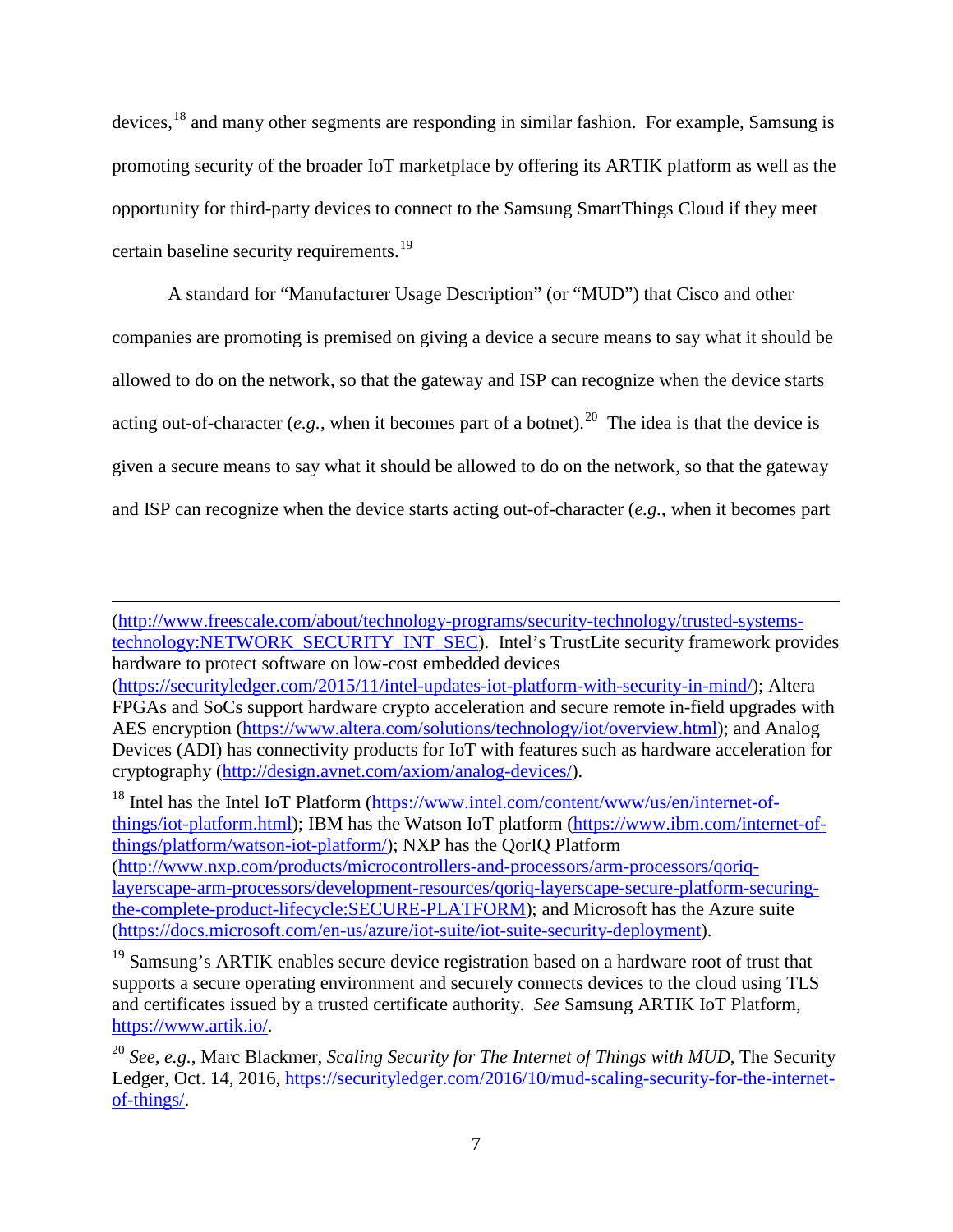of a botnet).<sup>21</sup> The final report should reflect these innovations while also noting that more are likely to follow.

In particular, large enterprises of all types, both government and private sector, can collectively drive the demand side of the market for security by seeking and investing in innovative security solutions like these in their suite of network and device platforms. CTA is considering new ways to further highlight and advance these promising developments, and in the coming weeks we plan to engage with NTIA, NIST, and DHS to develop actionable steps to advance this promising market.

## <span id="page-9-0"></span>**III. INCREASED SECURITY AWARENESS IS A VALID GOAL THAT REQUIRES PRAGMATIC AND CREATIVE SOLUTIONS.**

The Draft Botnet Report recognizes that tools like those described above are available but indicates that they are underutilized for a number of reasons, including but not limited to a lack of awareness in the home consumer and small business market. CTA agrees that increased awareness in the marketplace is important. In CTA's view, addressing this challenge requires not just consideration of transparency and disclosure, but an increase in *consciousness* about the benefits to consumers and small businesses of buying secure products and platforms. CTA requests that that this aspect of awareness be captured in the final report.

Achieving such an increased consciousness about security requires particular attention to what constitutes effective information and notice to consumers and small businesses who are not – and do not wish to be and will never be – primarily focused on the security capabilities of the devices and platforms they purchase. For this part of the market, device and platform suppliers should redouble their marketing efforts to clarify for their buyers the benefits of purchasing secure products.

<span id="page-9-1"></span><sup>&</sup>lt;sup>21</sup> *See* <https://datatracker.ietf.org/doc/draft-ietf-opsawg-mud/> (MUD formal standard status).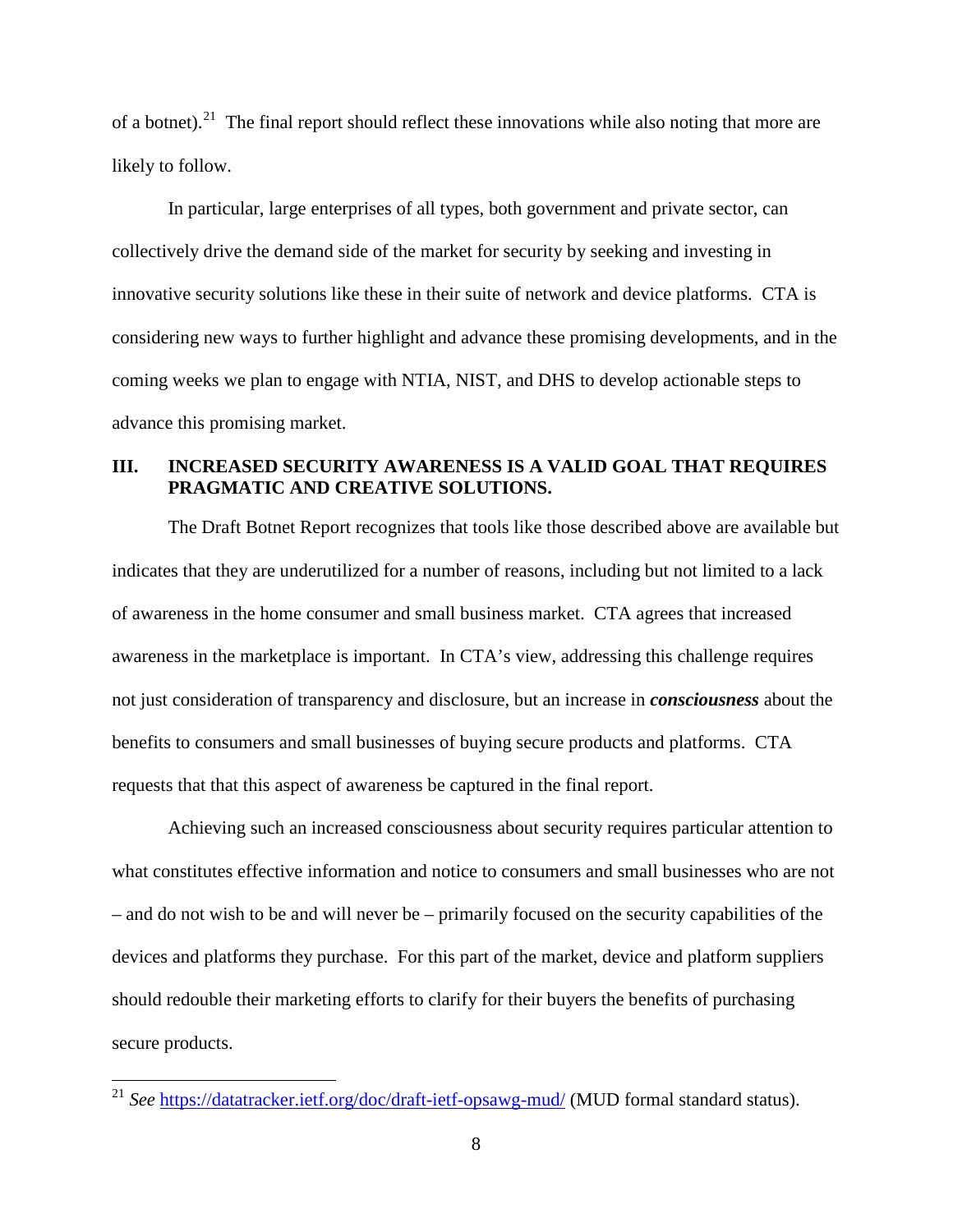CTA has considerable experience in this area, which should inform the final botnet report. Indeed, CTA has provided technical security guidance for a number of audiences. For instance, CTA has issued a technical report (CTA TR-12) titled *Securing Connected Devices for*  Consumers in the Home,<sup>[22](#page-10-0)</sup> security best practices and an online checklist for connected home dealers and professionals,<sup>[23](#page-10-1)</sup> and consumer PSAs in radio markets reaching 2.2 million people. Likewise, some CTA members are members of industry groups that have developed cybersecurity resources for consumers and best practices for home security,  $24$  and some have collaborated with NIST on programs like its Cyber-Physical Systems Program and Cybersecurity for IoT Program.

We have learned from these experiences that over-notification can be a problem, as the

Federal Trade Commission ("FTC") explained in its comments in NTIA's multistakeholder

process on patching and upgradability.<sup>[25](#page-10-3)</sup> Specifically, the FTC astutely observed that "effective"

<span id="page-10-1"></span><sup>23</sup> CTA, Welcome to the Connected Home Security Checklist Tool, [https://www.cta.tech/Membership/Divisions-Councils/TechHome-Division/Device-Security-](https://www.cta.tech/Membership/Divisions-Councils/TechHome-Division/Device-Security-Checklist.aspx)[Checklist.aspx;](https://www.cta.tech/Membership/Divisions-Councils/TechHome-Division/Device-Security-Checklist.aspx) TechHome (a Division of Consumer Technology Association), Recommended Best Practices for Securing Home Systems (Dec. 2015), [https://www.cta.tech/cta/media/Membership/PDFs/Recommended-Best-Practices-for-Securing-](https://www.cta.tech/cta/media/Membership/PDFs/Recommended-Best-Practices-for-Securing-Home-Systems-v16.pdf)[Home-Systems-v16.pdf.](https://www.cta.tech/cta/media/Membership/PDFs/Recommended-Best-Practices-for-Securing-Home-Systems-v16.pdf)

<span id="page-10-2"></span><sup>24</sup> Consumer Technology Association, *Internet of Things: A Framework for the Next Administration*, at 8 n.100 (Nov. 2016),

[http://www.cta.tech/cta/media/policyImages/policyPDFs/CTA-Internet-of-Things-A-](http://www.cta.tech/cta/media/policyImages/policyPDFs/CTA-Internet-of-Things-A-Framework-for-the-Next-Administration.pdf)[Framework-for-the-Next-Administration.pdf](http://www.cta.tech/cta/media/policyImages/policyPDFs/CTA-Internet-of-Things-A-Framework-for-the-Next-Administration.pdf) (noting resources developed by the National Cyber Security Alliance and the WiFi Alliance, both of which share some members with CTA).

<span id="page-10-3"></span><sup>25</sup> Federal Trade Commission Public Comment on "Communicating IoT Device Security Update Capability to Improve Transparency for Consumers," Communicating Upgradability and Improving Transparency Working Group, Multistakeholder Process on Internet of Things Security Upgradability and Patching, NTIA, June 19, 2017, [https://www.ftc.gov/system/files/documents/advocacy\\_documents/ftc-comment-national-](https://www.ftc.gov/system/files/documents/advocacy_documents/ftc-comment-national-telecommunications-information-administration-communicating-iot-device-security/170619ntiaiotcomment.pdf)

<span id="page-10-0"></span> $22$  CTA Technical Report: Securing Connected Devices for Consumers in the Home, CTA-TR-12 (Nov. 2015), [https://standards.cta.tech/kwspub/published\\_docs/CTA-TR-12-Final.pdf.](https://standards.cta.tech/kwspub/published_docs/CTA-TR-12-Final.pdf) A revision of this document will be published in March 2018 as CTA-CEB-33.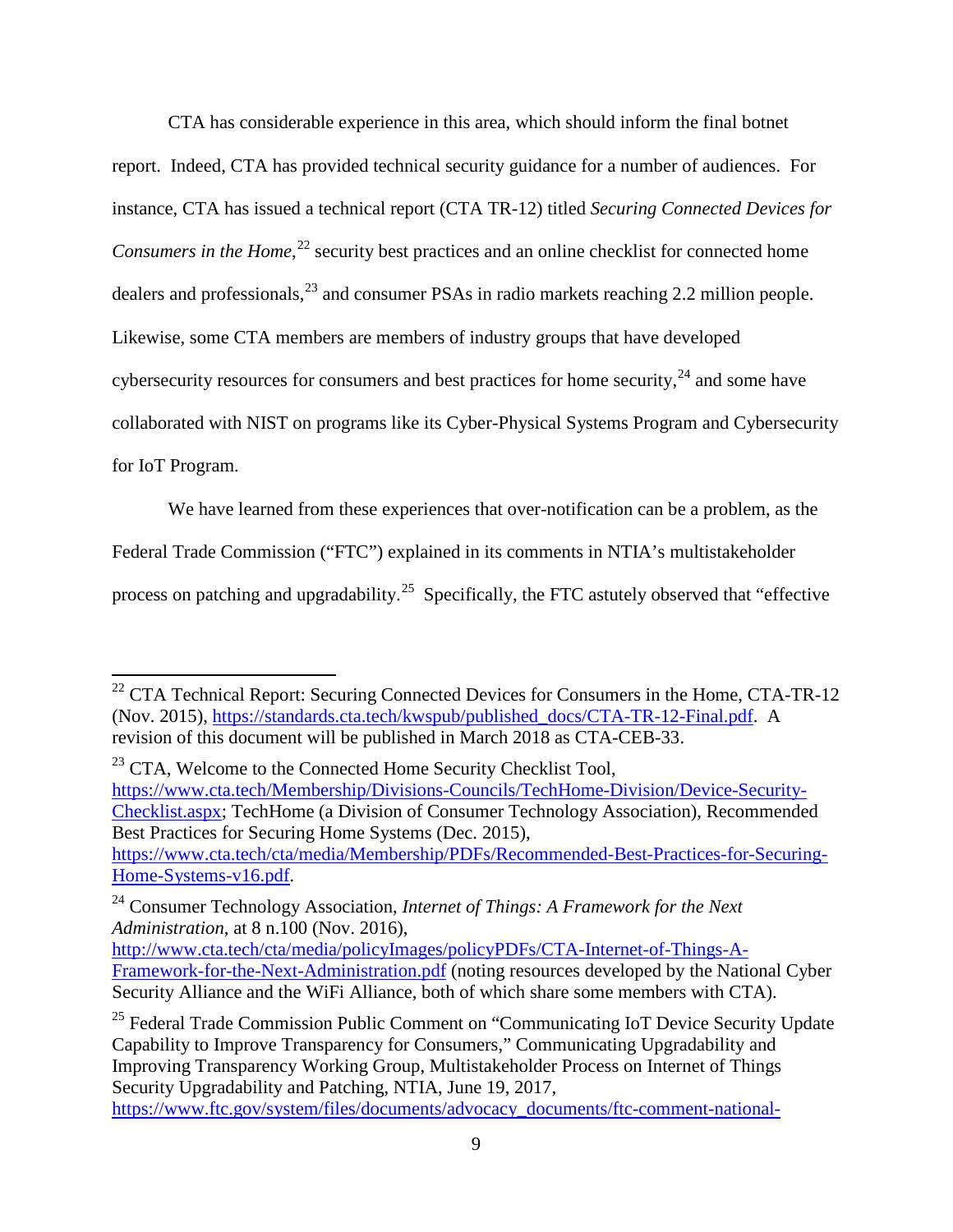notification is difficult to get right. Poor disclosures, including overly extensive disclosures, can actually impede consumers' ability to make informed choices."[26](#page-11-0) 

Thus, any approach to certification and labeling that might follow the recommendation in Action 5.1 regarding "voluntary informational tools for home IoT devices" should undertake a careful, sophisticated analysis of the potential benefits of these tools. At present, there is no consensus on how to achieve that effectively. To the contrary, certification and labeling are evolving art forms both globally and domestically, and the final report should reflect that reality. For instance, different countries have taken varying approaches to the issue. Among those countries that have put in place some form of a certification and/or labeling regime, some are voluntary (such as in the European Union<sup>[27](#page-11-1)</sup> and South Korea<sup>28</sup>), some are mandatory (such as in China<sup>[29](#page-11-3)</sup>), and some apply differently to different ecosystem components (placing requirements only on government contractors, as in the  $UK<sub>1</sub><sup>30</sup>$  $UK<sub>1</sub><sup>30</sup>$  $UK<sub>1</sub><sup>30</sup>$  or on "critical" infrastructure, as in China). And of course, many of these initiatives are pending – for instance, there are draft bills or proposals in Thailand<sup>[31](#page-11-5)</sup> and Vietnam,<sup>[32](#page-11-6)</sup> on which further action reportedly is not expected until later in 2018 – highlighting the evolving nature of thinking on these informational programs.

[telecommunications-information-administration-communicating-iot-device](https://www.ftc.gov/system/files/documents/advocacy_documents/ftc-comment-national-telecommunications-information-administration-communicating-iot-device-security/170619ntiaiotcomment.pdf)[security/170619ntiaiotcomment.pdf.](https://www.ftc.gov/system/files/documents/advocacy_documents/ftc-comment-national-telecommunications-information-administration-communicating-iot-device-security/170619ntiaiotcomment.pdf)

<span id="page-11-0"></span><sup>26</sup> *Id.* at 6 (citations omitted).

<span id="page-11-6"></span> $\overline{a}$ 

<span id="page-11-1"></span><sup>27</sup> General Data Protection Regulation 2016/679, [http://eur-lex.europa.eu/legal](http://eur-lex.europa.eu/legal-content/EN/TXT/?uri=uriserv:OJ.L_.2016.119.01.0001.01.ENG&toc=OJ:L:2016:119:TOC)[content/EN/TXT/?uri=uriserv:OJ.L\\_.2016.119.01.0001.01.ENG&toc=OJ:L:2016:119:TOC.](http://eur-lex.europa.eu/legal-content/EN/TXT/?uri=uriserv:OJ.L_.2016.119.01.0001.01.ENG&toc=OJ:L:2016:119:TOC)

<span id="page-11-2"></span><sup>28</sup> Act on the Promotion of IT Network Use and Information Protection, etc., [https://iapp.org/media/pdf/knowledge\\_center/S-Korea\\_IC\\_Network\\_Act.pdf.](https://iapp.org/media/pdf/knowledge_center/S-Korea_IC_Network_Act.pdf)

<span id="page-11-3"></span><sup>29</sup> 2016 Cybersecurity Law, [http://www.chinalawtranslate.com/cybersecuritylaw/?lang=en.](http://www.chinalawtranslate.com/cybersecuritylaw/?lang=en)

<span id="page-11-4"></span> $30$  Cyber Essentials Scheme, [https://www.gov.uk/government/publications/cyber-essentials](https://www.gov.uk/government/publications/cyber-essentials-scheme-overview)[scheme-overview.](https://www.gov.uk/government/publications/cyber-essentials-scheme-overview)

<span id="page-11-5"></span><sup>31</sup> Draft National Cybersecurity Act, [https://thainetizen.org/wp](https://thainetizen.org/wp-content/uploads/2015/03/cybersecurity-bill-20150106-en.pdf)[content/uploads/2015/03/cybersecurity-bill-20150106-en.pdf;](https://thainetizen.org/wp-content/uploads/2015/03/cybersecurity-bill-20150106-en.pdf) Komsan Tortermvasana, *Telmin picks Thailand as hub for ASEAN cybersecurity training*, Bangkok Post, Dec. 6, 2017,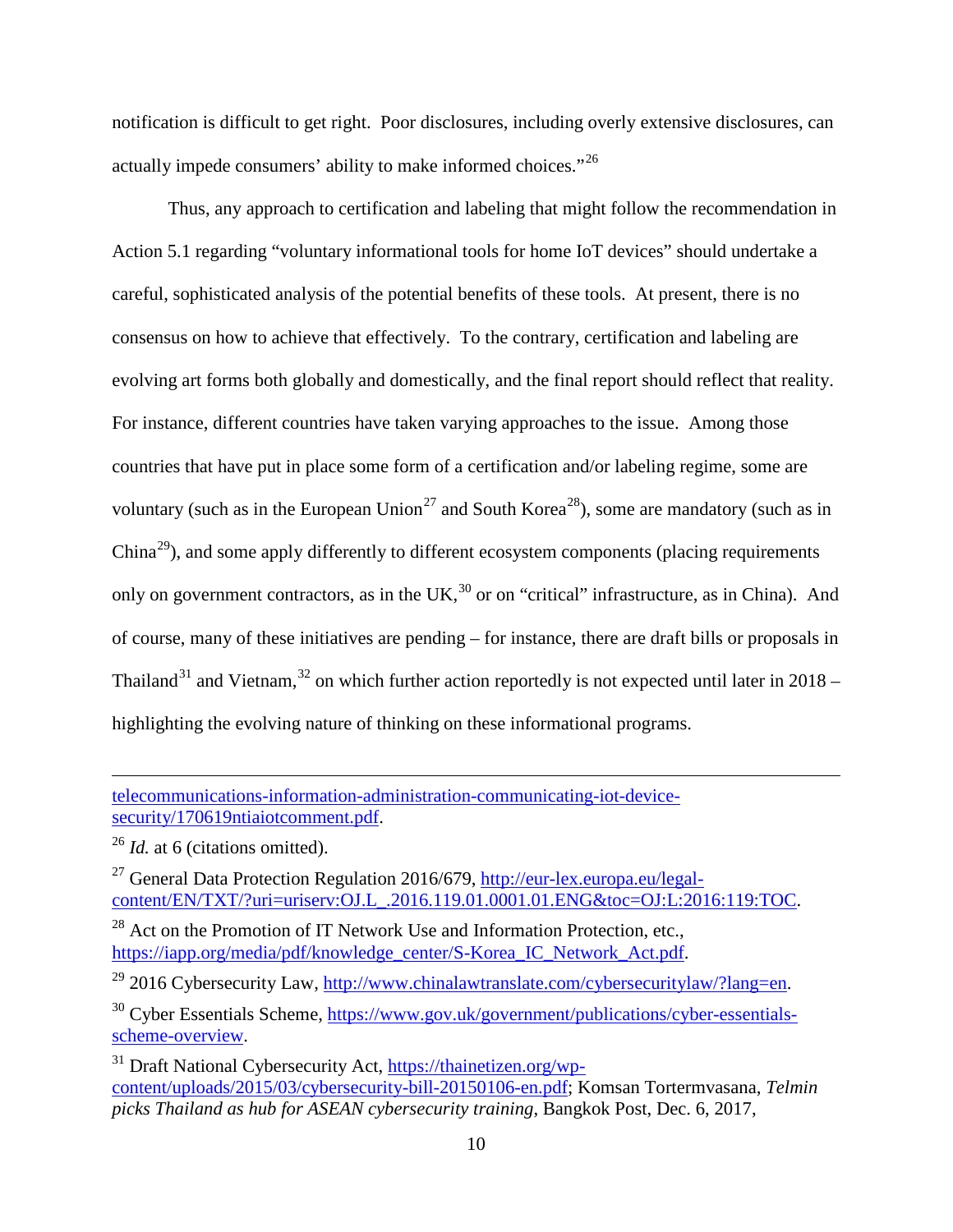In the United States, approaches to the issue of informational outreach are evolving as well. For example, the Federal Communications Commission ("FCC") has been working for several years to implement a congressional directive to permit optional electronic labeling (or "e-labeling") in place of physical labels, paper inserts, and paper manuals.<sup>[33](#page-12-0)</sup> In that context, CTA has emphasized that flexibility and optionality are paramount.<sup>[34](#page-12-1)</sup> That admonition is certainly applicable in this context, too.

Given these complexities, CTA recommends that efforts to increase awareness in this context start with patching – specifically, promoting and implementing the consensus recommendations from the patching and upgradability multistakeholder process about communicating patching/upgrading capabilities to consumers.<sup>35</sup> More broadly, CTA is exploring additional novel ways to promote security awareness and consciousness among consumers that take into account the advantages and disadvantages of approaches that currently

 $\overline{a}$ 

[https://www.bangkokpost.com/tech/local-news/1373131/telmin-picks-thailand-as-hub-for-asean](https://www.bangkokpost.com/tech/local-news/1373131/telmin-picks-thailand-as-hub-for-asean-cybersecurity-training)[cybersecurity-training.](https://www.bangkokpost.com/tech/local-news/1373131/telmin-picks-thailand-as-hub-for-asean-cybersecurity-training)

<sup>&</sup>lt;sup>32</sup> The Law on Cybersecurity, Draft 1 June 2017,

[https://chambermaster.blob.core.windows.net/userfiles/UserFiles/chambers/9078/File/Vietnam-](https://chambermaster.blob.core.windows.net/userfiles/UserFiles/chambers/9078/File/Vietnam-Draft-Cyber-Security-Law_English-20160621.docx)[Draft-Cyber-Security-Law\\_English-20160621.docx;](https://chambermaster.blob.core.windows.net/userfiles/UserFiles/chambers/9078/File/Vietnam-Draft-Cyber-Security-Law_English-20160621.docx) *Vietnam unveils 10,000-strong cyber unit to combat 'wrong views'*, Reuters, Dec. 26, 2017, [https://www.reuters.com/article/us-vietnam](https://www.reuters.com/article/us-vietnam-security-cyber/vietnam-unveils-10000-strong-cyber-unit-to-combat-wrong-views-idUSKBN1EK0XN)[security-cyber/vietnam-unveils-10000-strong-cyber-unit-to-combat-wrong-views-](https://www.reuters.com/article/us-vietnam-security-cyber/vietnam-unveils-10000-strong-cyber-unit-to-combat-wrong-views-idUSKBN1EK0XN)

[idUSKBN1EK0XN.](https://www.reuters.com/article/us-vietnam-security-cyber/vietnam-unveils-10000-strong-cyber-unit-to-combat-wrong-views-idUSKBN1EK0XN) Just last week, Singapore passed a bill addressing these issues. Jalelah Abu Baker, *Cybersecurity Bill passed in Parliament; MPs raise questions on privacy, cost*, Channel NewsAsia, Feb. 5, 2018, [https://www.channelnewsasia.com/news/singapore/cybersecurity-bill](https://www.channelnewsasia.com/news/singapore/cybersecurity-bill-passed-in-parliament-mps-raise-questions-on-9929208)[passed-in-parliament-mps-raise-questions-on-9929208.](https://www.channelnewsasia.com/news/singapore/cybersecurity-bill-passed-in-parliament-mps-raise-questions-on-9929208)

<span id="page-12-0"></span><sup>33</sup> *See Amendment of Parts 0, 1, 2, 15 and 18 of the Commission's Rules Regarding Authorization of Radiofrequency Equipment*, First Report and Order, ET Docket No. 15-170, FCC 17-93 (rel. July 14, 2017).

<span id="page-12-1"></span><sup>&</sup>lt;sup>34</sup> See generally, e.g., Comments of the Consumer Electronics Association, ET Docket No. 15-270, RM-11673 (FCC filed Oct. 9, 2015).

<span id="page-12-2"></span><sup>&</sup>lt;sup>35</sup> NTIA, Multistakeholder Process; Internet of Things (IoT) Security Upgradability and Patching, [https://www.ntia.doc.gov/other-publication/2016/multistakeholder-process-iot](https://www.ntia.doc.gov/other-publication/2016/multistakeholder-process-iot-security)[security.](https://www.ntia.doc.gov/other-publication/2016/multistakeholder-process-iot-security)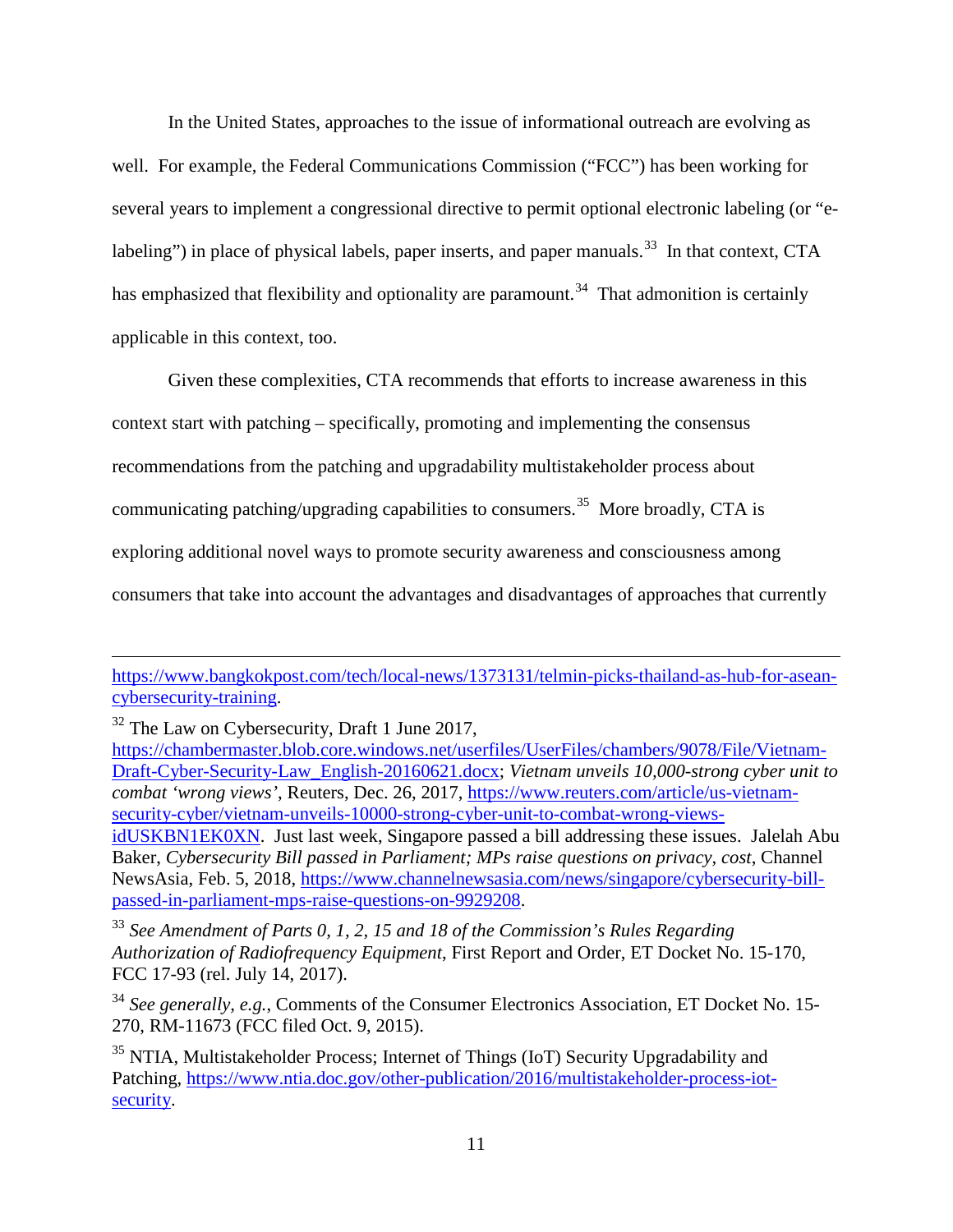are being explored while also soliciting new ideas. As with our efforts to advance the market for NMDs mentioned above, in the coming weeks CTA will engage with NTIA, NIST, and DHS to develop actionable steps to achieve these consumer-oriented security goals.

Finally, turning to increasing security awareness and capability in industry, the overall market for secure devices and IoT platforms would benefit from an in-depth analysis of the component supply chain for IoT devices. Many companies take a rigorous and disciplined approach to device security. However, it is also possible for a developer to produce an IoT device without considering security. While such developers and their employers are responsible for the products they produce, there is significant leverage available to improve IoT security by addressing the IoT ecosystem at this component level.

At the IoT product level (sometimes referred to as the "shrink-wrapped product" level), there are potentially hundreds of thousands of companies and millions of developers. However, the number of IoT system-on-a-chip ("SoC") device offerings is much more limited; dozens of companies offer perhaps a few hundred such products. The developer may choose a full IoT platform solution as a starting point, including security features such as end-to-end security and management of IoT devices, as mentioned above in Section II. Or the developer may choose a SoC where the manufacturer makes available a working sample design. This "reference design" typically includes circuit schematics, component list or bill-of-materials, and source code. A single reference design may be used in hundreds of final products. Another resource for the IoT device developer is open source software; developers often choose such resources as free "starting points" for commercial products. These three development entry points – IoT platforms, manufacturer's reference designs, and open source software – overlap somewhat; for example, manufacturer's reference designs sometimes use open source software.

12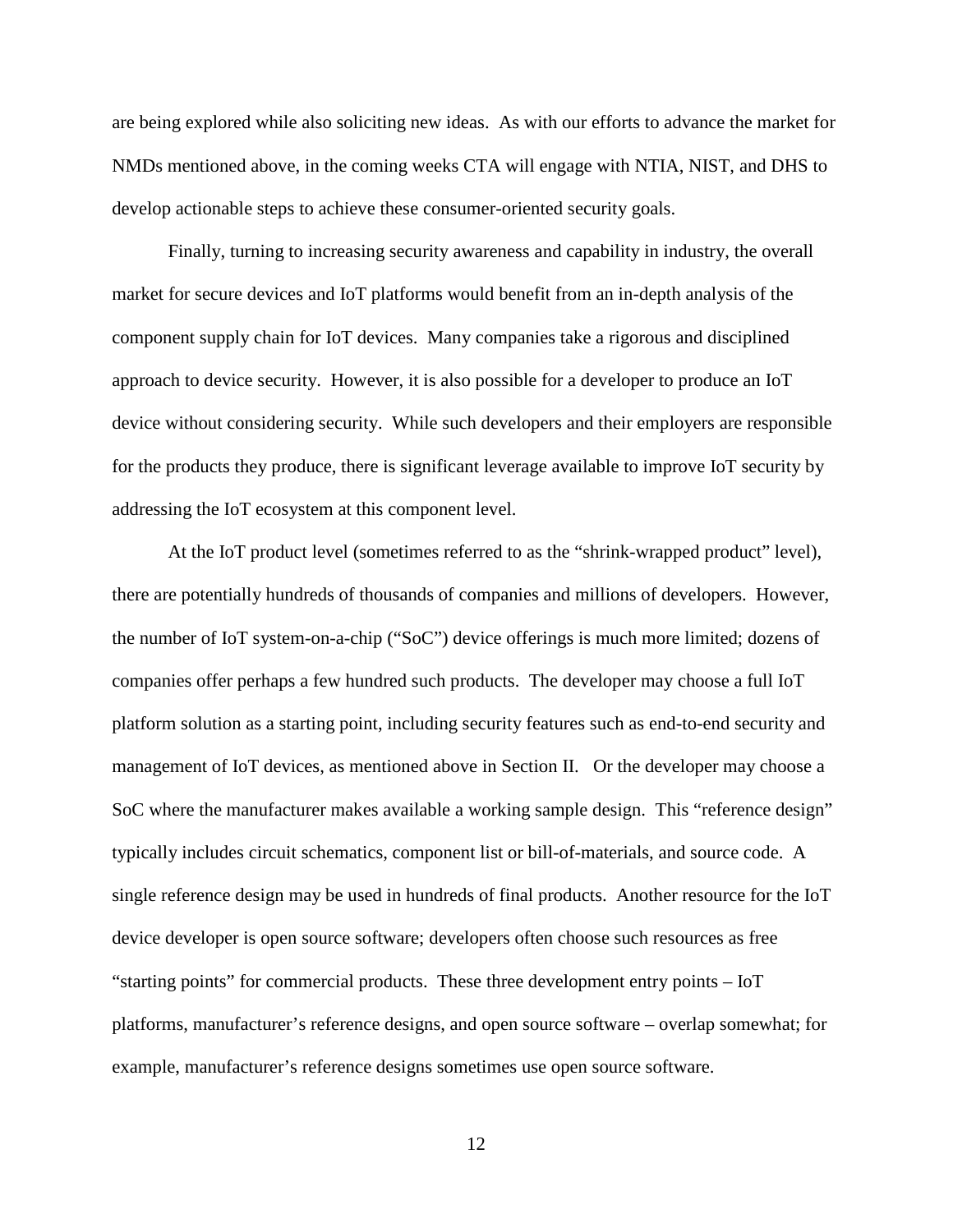The three development entry points, however, provide high-leverage access to the development world of the IoT, potentially influencing hundreds of thousands of development projects and many millions of connected devices. This perspective can be invaluable in considering next steps, such as the development of an IoT Device Profile as considered in Action 1.1. Therefore, when developing such a Profile, we recommend considering its usability when working with these lower-level but higher-leverage points. Here again, in the coming weeks, CTA will engage with NTIA, NIST, and DHS to develop actionable recommendations to advance the market's understanding of these issues.

While CTA considers various options for each of these areas, we generally recommend that, over the longer term, NTIA, NIST, and DHS retain coordinated leadership roles in convening private sector input on these issues, allocating responsibility (and sharing it with other agencies) depending on the specific issue. For instance, NTIA could take the lead with respect to security labeling and promoting the market for NMDs, perhaps in association with the FTC, and with the coordinated assistance of NIST and DHS. Meanwhile, NIST could have primary responsibility for the more technical task of analyzing the elements of the device component ecosystem and developing broader security guidance based on this analysis – again, with the coordinated assistance of NTIA and DHS.

CTA looks forward to exploring these and related ideas in the next few weeks and months, including at the forthcoming workshop to be hosted by NIST.

13